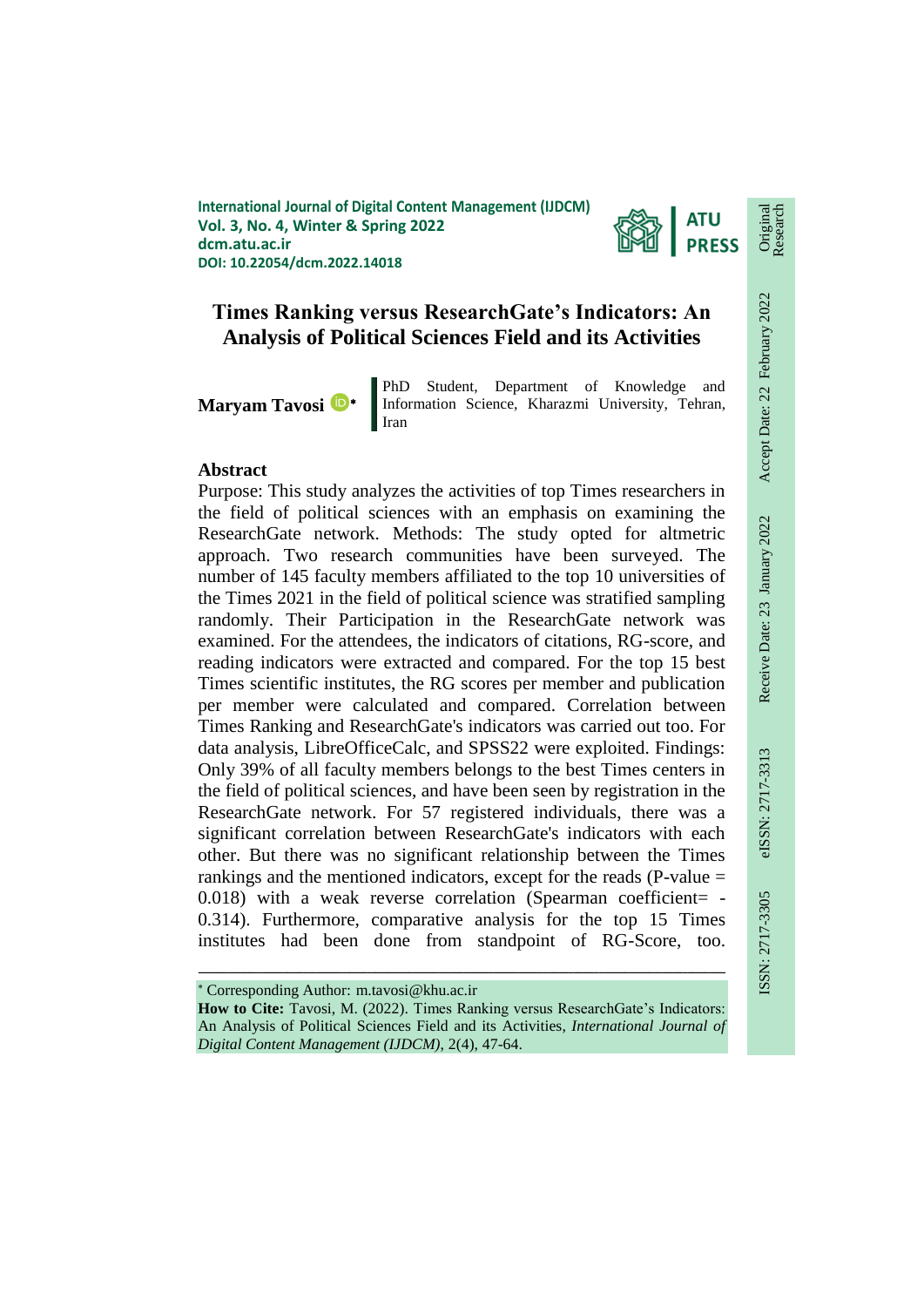Originality: The Correlation relationship between Times rank and ResearchGate's indicators in the field of political sciences. In addition, the participation of faculty members of the best scientific centers in this field has not been studied yet.

**Keywords:** Altmetric, RG Score, Reading Indicator, Citations, Political Sciences.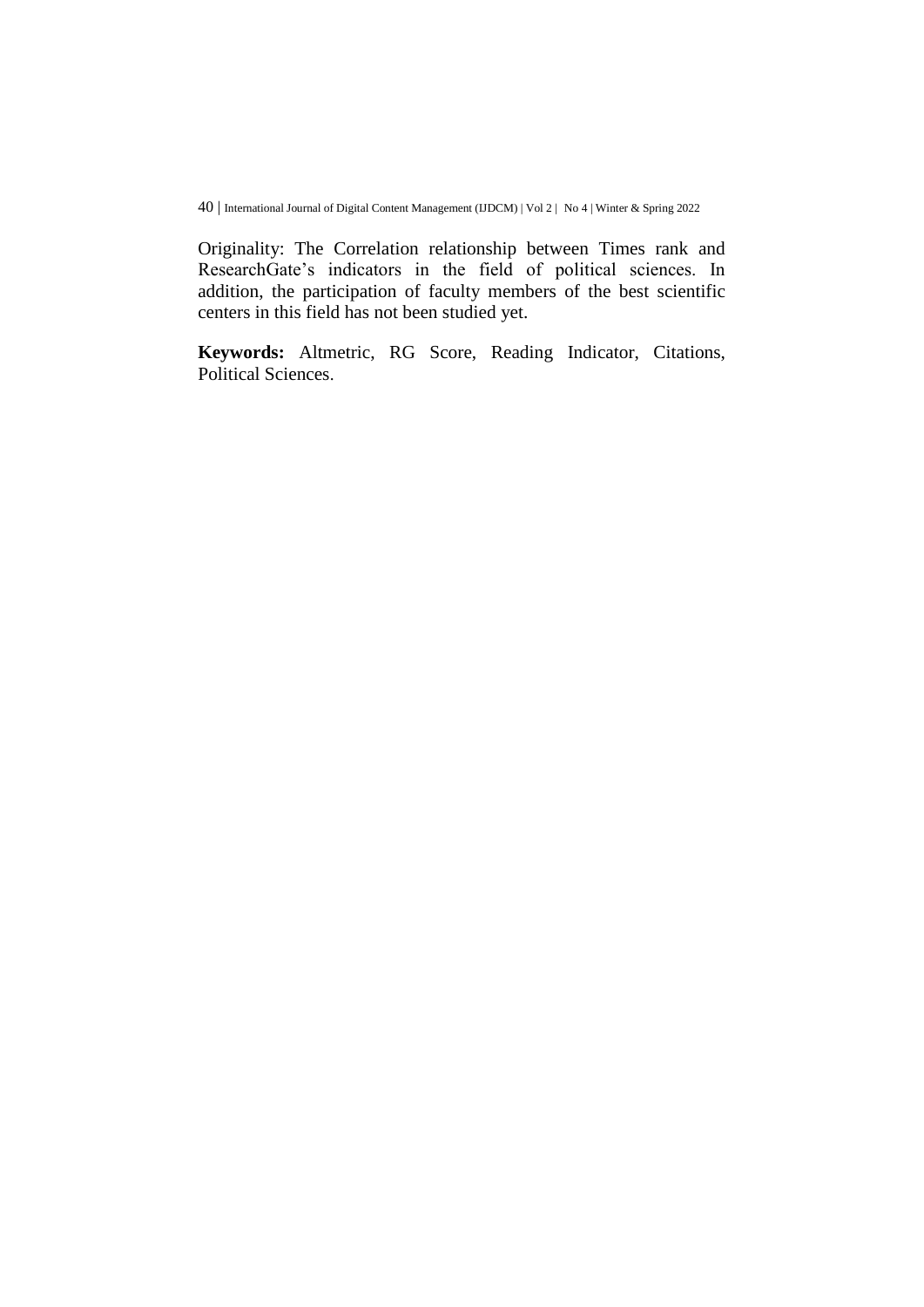### **Introduction**

It has been predicted that ResearchGate, Mendeley, and Academia will be used by researchers in the field of librarianship and information, as well as quantitative studies in the next 10 years (Mansourkiaie, 2019). The traditional scientometric indicators (such as ResearchGate, Google Scholar, and Academia) are consistent with altmetrics indicators. But at the same time, more research is needed (Patti et al, 2017). Altimetric indices cannot completely replace scientific measurement and having a high altmetric rank for an article means that the article is attractive to more readers, but this does not mean that it is of special scientific importance (Memisevic et al, 2019). Lora, and Nel-Lo Andreu (2020) while reviewing articles in the field of tourism, have stated that scientific social networks (such as ResearchGate) reflect the impact of research, but the metric indices of these networks cannot replace the scientific metrics of researchers such as "citations of articles". According to Bardus et al (2020), there seems to be a positive correlation between traditional scientometric indicators and social network altmetric indices (such as ResearchGate), but more detailed studies are needed to make a definite statement in this regard. Therefore, how researchers' academic analysis with the help of online academic social networks such as ResearchGate works, is ambiguous. This article will help reduce this ambiguity.

#### **Problem recognition**

1. To what extent is the influence of researchers from the top Times universities on the ResearchGate network in the field of politics and international studies?

2. What is the status of the three indicators of "reading indicators", "citations", and "RG Score" among the faculty members of the field of political sciences affiliated with the top scientific centers (Times Ranking) who have registered on the ResearchGate network?

3. What is the comparative analysis of the RG score for all disciplines (in general) with the RG score in the field of political sciences at the top scientific centers (Times ranking)?

4. What is the comparative analysis of the top scientific institutes of the Times, in terms of RG score per member with a profile in the ResearchGate network, and also from the standpoint of the number of research items (publications) per member?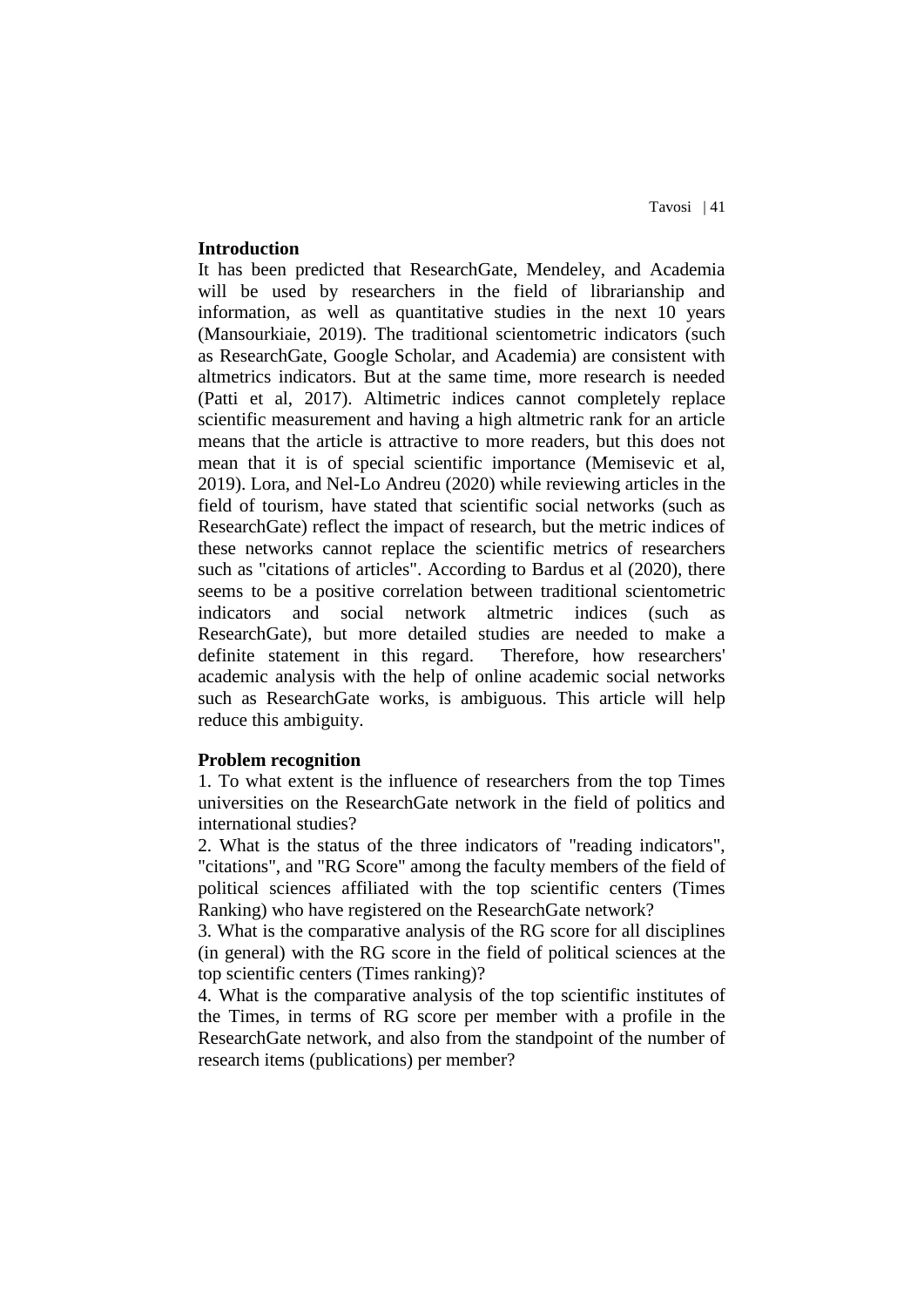5. How is the significant correlation relationship between the Times rankings and the Research Gate network indices (including reading indicators, citation, and RG Score) for faculty members in the field of political sciences and international studies affiliated with the Times' top centers?

6. How is the Correlation Analysis between ResearchGate Indicators (reading indicators, citations, and RG score) with each other in the field of political sciences and international studies?

## **Literature Review**

Copiello and Bonifaci (2018) have expressed that the ResearchGate score is largely dependent on social activity and there is less scientific evaluation of research items.

There is a positive correlation between the number of citations to articles in the ResearchGate media and the faculty members of the Sharif University of Technology have been seen due to the high rate of citation in the Web of Science and Scopus, therefore, the RG score is a suitable tool for scientific assessment (Naderbeigi and Isfandyari-Moghaddam, 2018).

Lepori et al (2018), while studying the presence and activity of more than 2000 European higher education institutions and more than 4000 American scientific centers, in the ResearchGate network, found that the RG score is more correlated with the "research item" indicator (compared to "Citation" indicator).

A survey study published by Yan and Zhang (2018) on researchers with organizational affiliation with 61 scientific research centers in the United States, showed that the ResearchGate scores the level of activity of scientific and research institutes in a realistic way. It can then be considered a tool of scientific measurement. Also, the higher the academic level of the institute, the higher the number of research copies and the number of citations and the reading rate of the ResearchGate media profile, and the number of followers in the profile of the affiliated people, but "reading indicators" and "followers" are less and fluctuating.

Meier and Dirk (2018) have stated that social interactions in ResearchGate media have a great impact on increase of the RG score. In addition, the two researchers have experimentally uploaded several articles with a name that does not belong to the author of the article in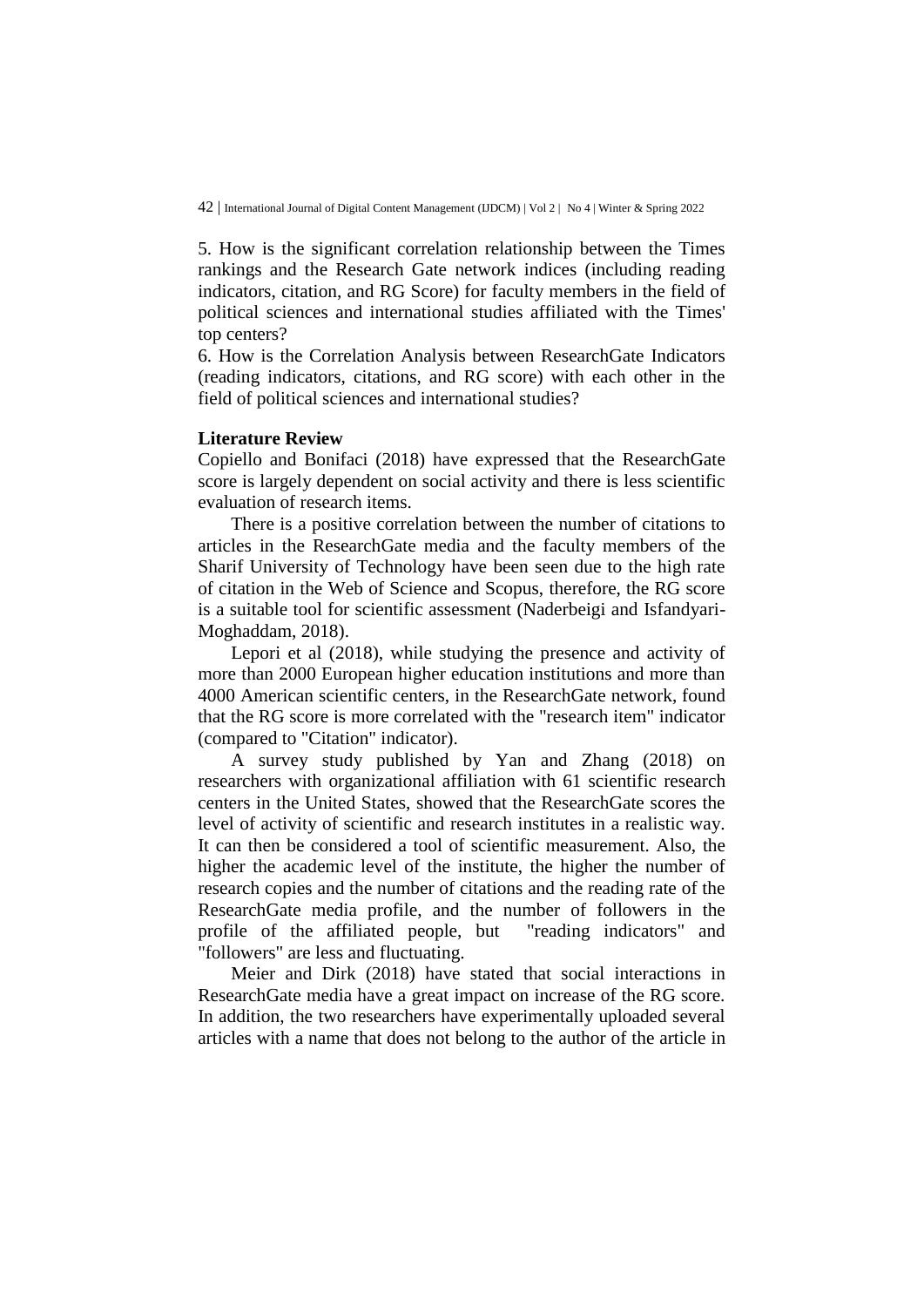the media, which has led to an improvement in the score of Research Gate (lack of scientific validity of ResearchGate).

The ResearchGate Score has an ambiguous measurement. Also, there is the ability to manipulate data and information in this media, so it is not reliable (Costas and Franssen, 2018).

Johnson et al (2018) have stated that the rating that the ResearchGate network gives to researchers is not desirable in terms of scientific evaluation, and sometimes invalid data is uploaded to the network.

Tavosi and Naghshineh (2021) have declared that there was a significant relationship between the "reading" indicator and "Times ranking" in the form of mean inverse correlation (P-value  $= 0.04$ , Spearman correlation coefficient= -0.6) among the researchers with the degrees of associate professors and higher affiliations with best Times ranking in the field of computer sciences.

#### **Methodology**

This research is a kind of application and has been done using the altmetric method (social web-based metrics). Two research communities have been surveyed. One of them was 145 faculty members affiliated with the top 10 universities (Times Ranking 2021) in the field of political sciences who were stratified by means of random sampling. In this way, from each of the top 10 universities in the Times, 15 faculty members in the field of political science were selected. Except for the MIT University (5<sup>th</sup> Times Ranking 2021) from which 10 members were selected (because there were no more).Their Participation in the Research Gate network was examined. For the attendees, citations, RG-score, and reading indicators were extracted and compared. Correlation analysis between Times Ranking and ResearchGate's indicators was also done for the registered faculty members in the ResearchGate network. The second research population, was the top 15 best Times centers, that the RG scores per member and publication per member were calculated and compared.

It is to be noted, that due to the dynamics of the Research Gate network, data was collected in a limited time. Data related to the activities of 145 faculty members was extracted in 4 days from  $10<sup>th</sup>$  of October to 14th, 2021. Data from the top 15 Times Centers was collected on October 28, 2021.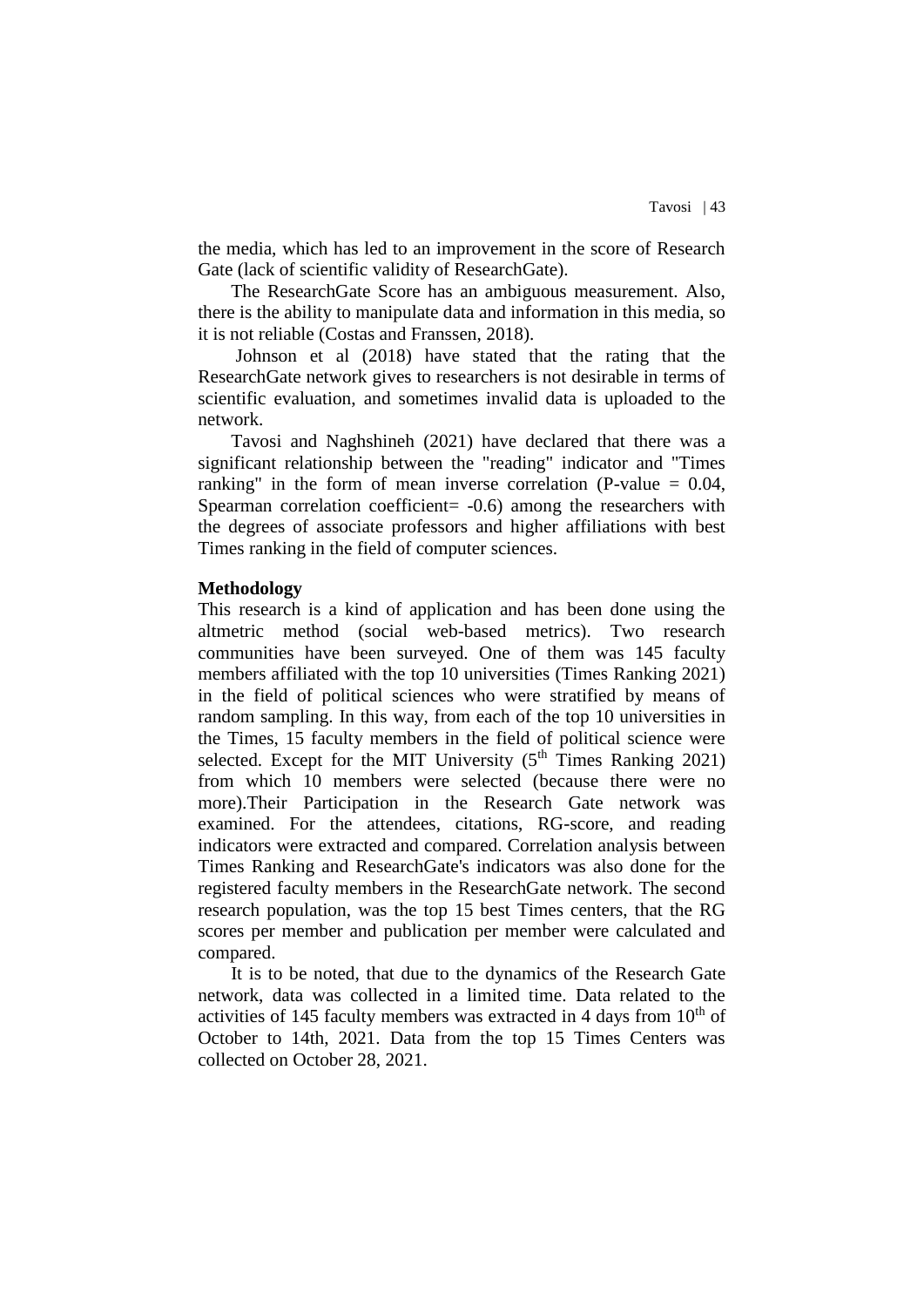Correlation analysis was done by SPSS22. LibreOfficeCalc software has been used for drawing figures and representing numerical processing.

Also, the names of the top Times institutions are listed in order of priority in the appendix of this present article [\(https://www.timeshighereducation.com/world-university-rankings\)](https://www.timeshighereducation.com/world-university-rankings).

#### **Findings**

For the first research community, i.e., 145 faculty members affiliated with the top 10 universities of the Times 2021 in the field of political sciences, figure 1, figure 2, table 1, table 2, table 3, table 4, table 5, table 6, table 7 were obtained. Figure 3 compares the RG score in general (for all disciplines) with the RG score for the top 10 centers (Times rankings) and was drawn in general for second research population, i.e., the top 15 best Times scientific institutes, figure 4 was obtained. In all Bar charts (figures) of this article, the number of each column indicates the Times ranking (See also Appendix of this paper).

It's to be noted that figure 4 was drawn for the 15 top scientific centers (Times Ranking). But others of the figures and tables were drawn based on the faculty members affiliated with the Times Top 10 Centers in Political Sciences (57 out of 145 that registered in ResearchGate).

#### **Answer to the first research question**

In figure 1, the presence or registration of the political sciences researchers affiliated with the Times' top centers on the ResearchGate has been measured.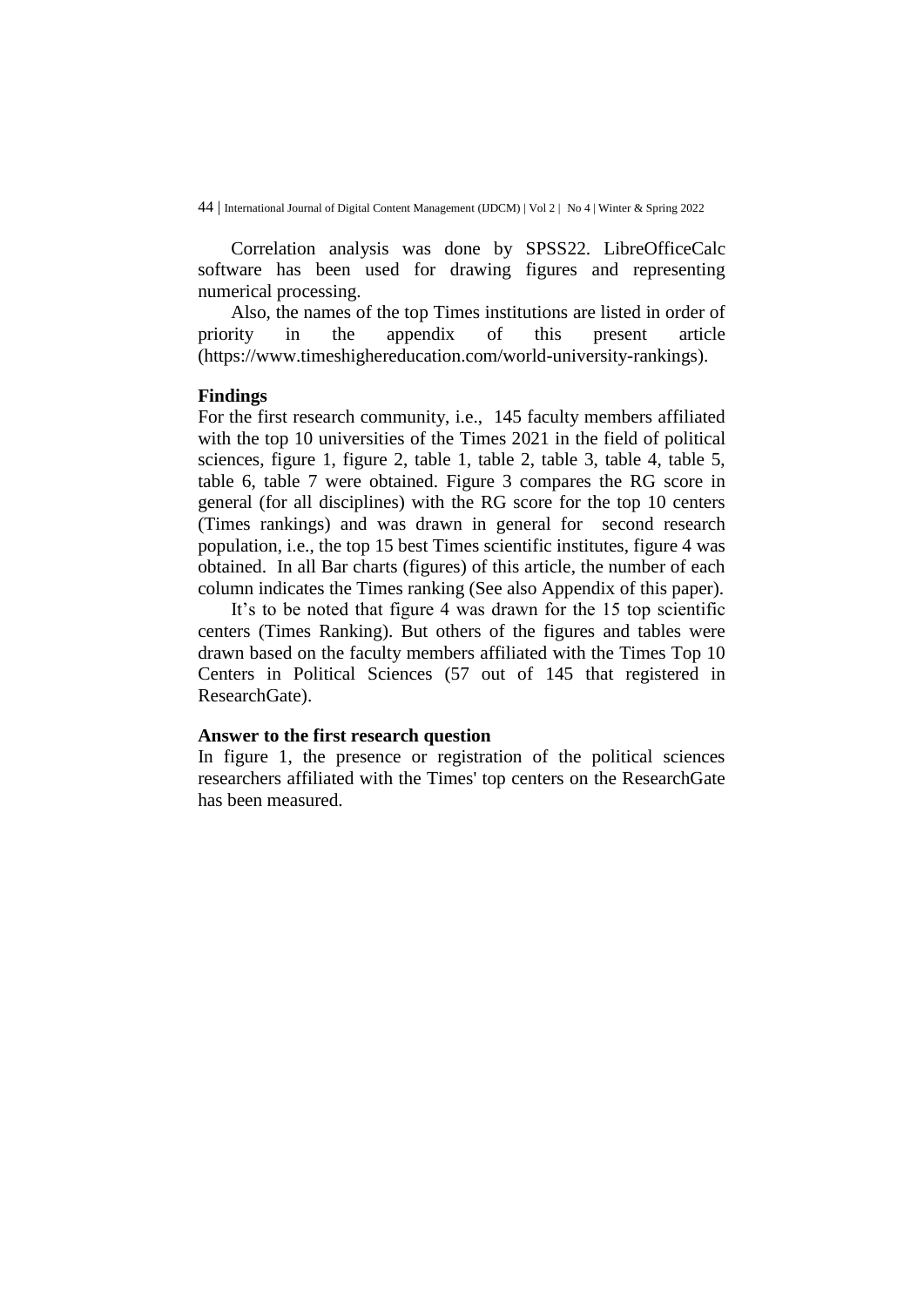

### **Figure.1: Participation of faculty members affiliated with best institutes (Times ranking 2021) in the political sciences and international studies field**

According to figure 1, only, 57 of 145 faculty members in the field of politics and international studies affiliated with the top 10 scientific institutes (Times Ranking), registered in the ResearchGate network (39% participation).

## **Answer to the second research question**

Three indicators of "reads", "citations", and "RG score" among the faculty members in the field of political science affiliated with the top ten scientific centers (Times Ranking) who have registered on the ResearchGate, have been analyzed.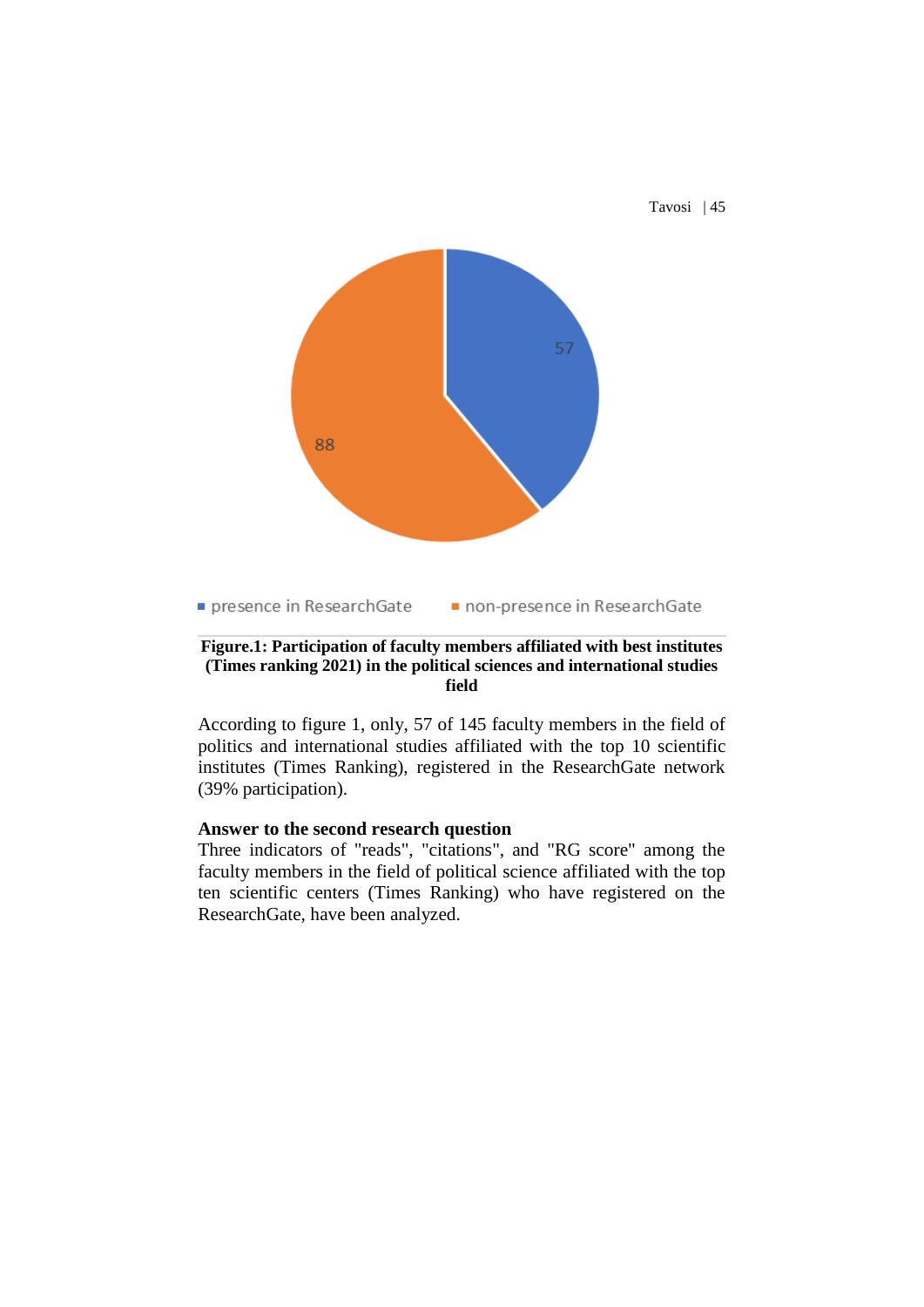



**Figure.2: RG score, Citations, and Reading indicators of ResearchGate network**

Figure 2 shows activities of faculty members of political sciences belonging to the 10 best Times scientific institutes (2021), from standpoints of RG- score, Citations, and Reading indicators of ResearchGate network. The Citations indicator seems to be related to the RG score.

### **Answer to the third research question**

RG score in general (for all disciplines) has been compared with the RG score in the field of political sciences in the top 10 scientific centers (Times ranking).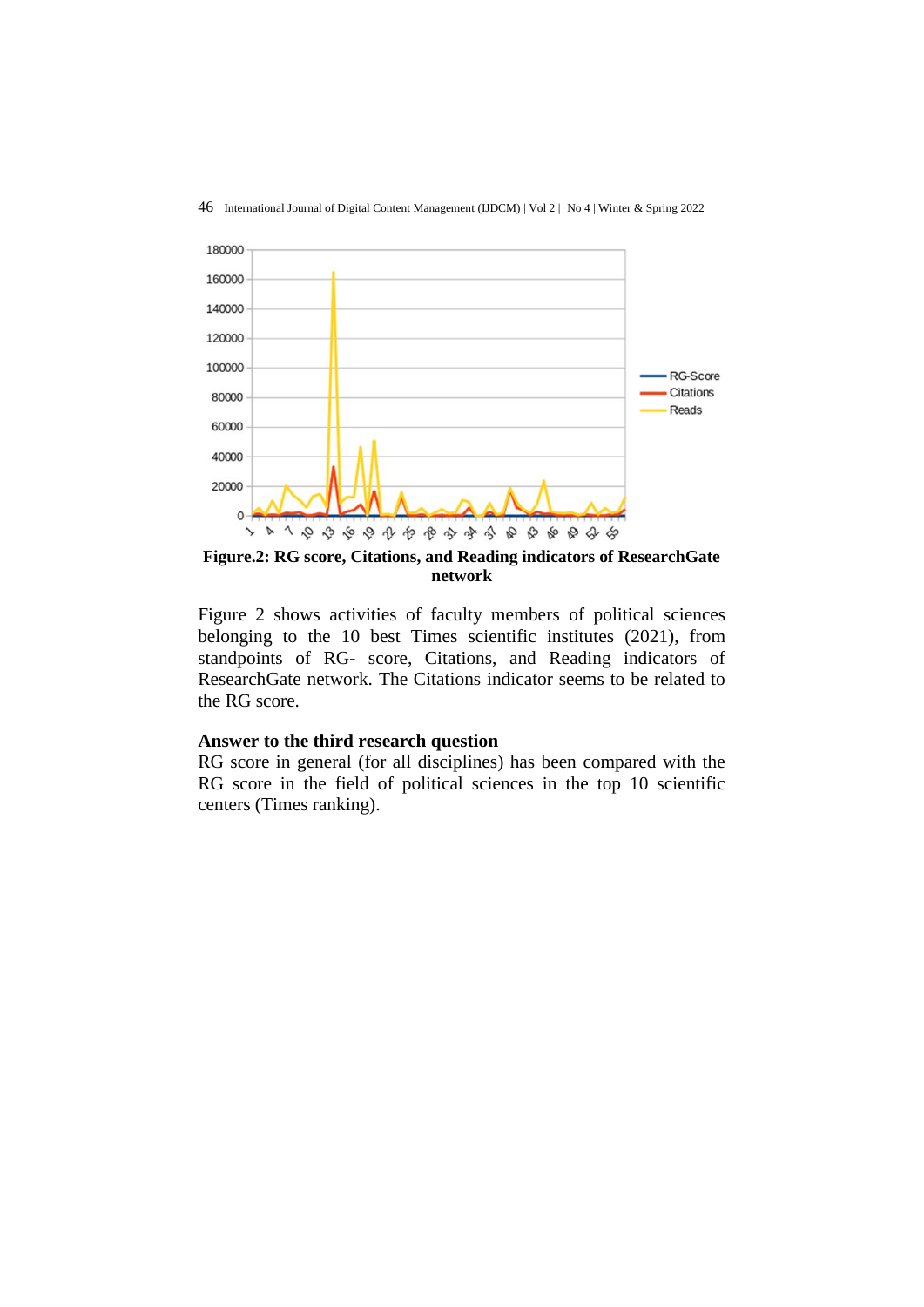

**Figure.3: RG score in General versus RG score in Political Sciences field at the 10 best scientific institutes (Times Ranking)**

According to figure 3, the California Institute of Technology (4th Times ranking under figure 3) was observed as high ranking between 10 best Times scientific institutes from standpoints of RG Score per member in the field of politics and international studies and also in general (in all the fields).

#### **Answer to the fourth research question**

RG score per member and publication per member have been analyzed for fifteen top scientific institutes of the Times.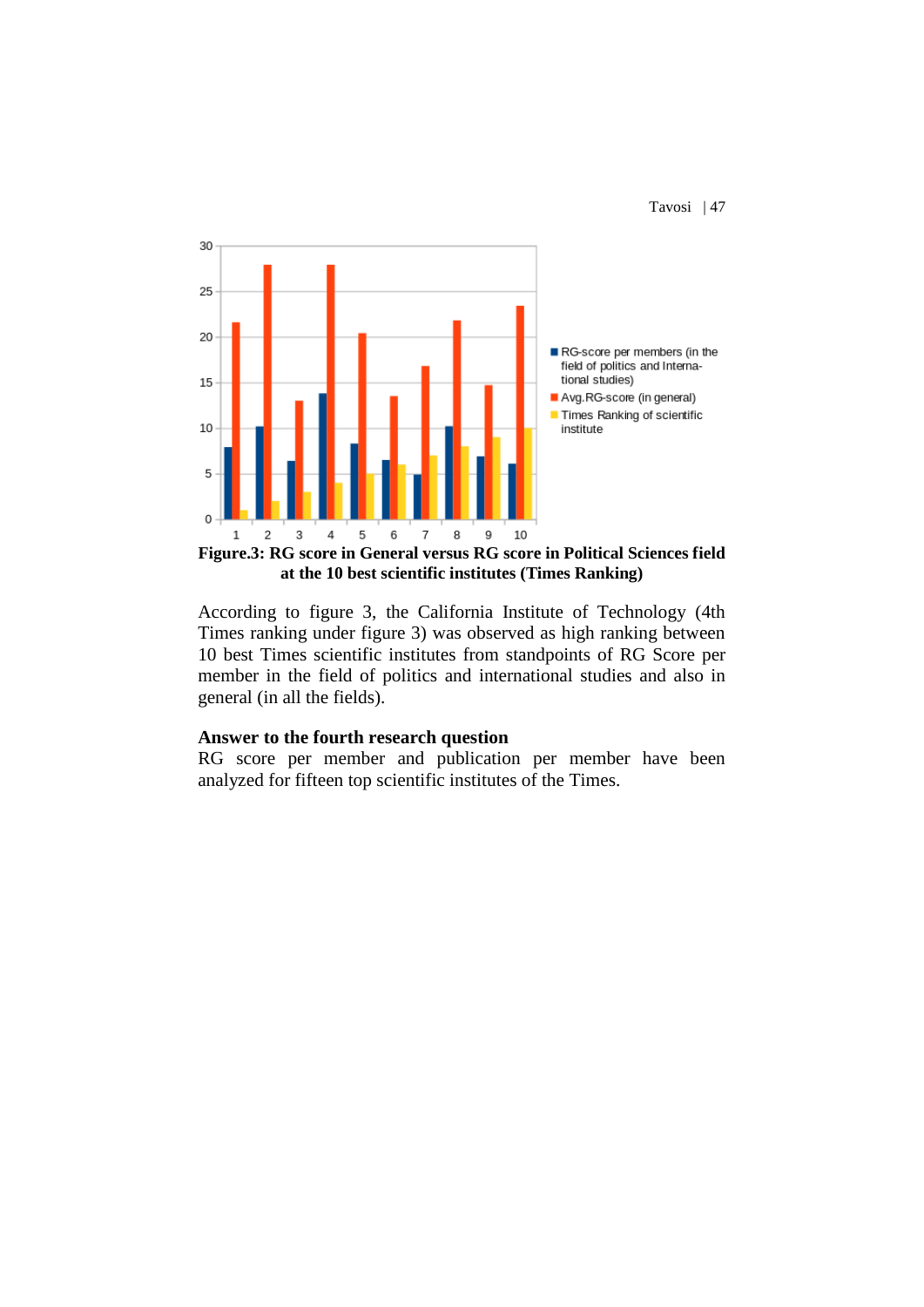

**Figure.4: Publications and RG-Score per member in the ResearchGate profiles of faculty members affiliated with the 15 best Times institutes, the digits of each column indicate the Times ranking of the scientific centers**

California Institute of Technology (4th Times ranking under figure 4) was observed as high ranking between 15 best Times scientific institutes from standpoints of RG Score per member, and also the number of publications per member.

In addition, according to figure 4, ETH Zurich university (14th Times ranking) had the lowest number of publications per member. Furthermore, California scientific center in Berkeley (7th Times ranking) appeared as the lowest RG score per member.

#### **Answer to the fifth research question**

The analysis of the correlation between the three indicators of the ResearchGate network was done in pairs with each other (about the research community).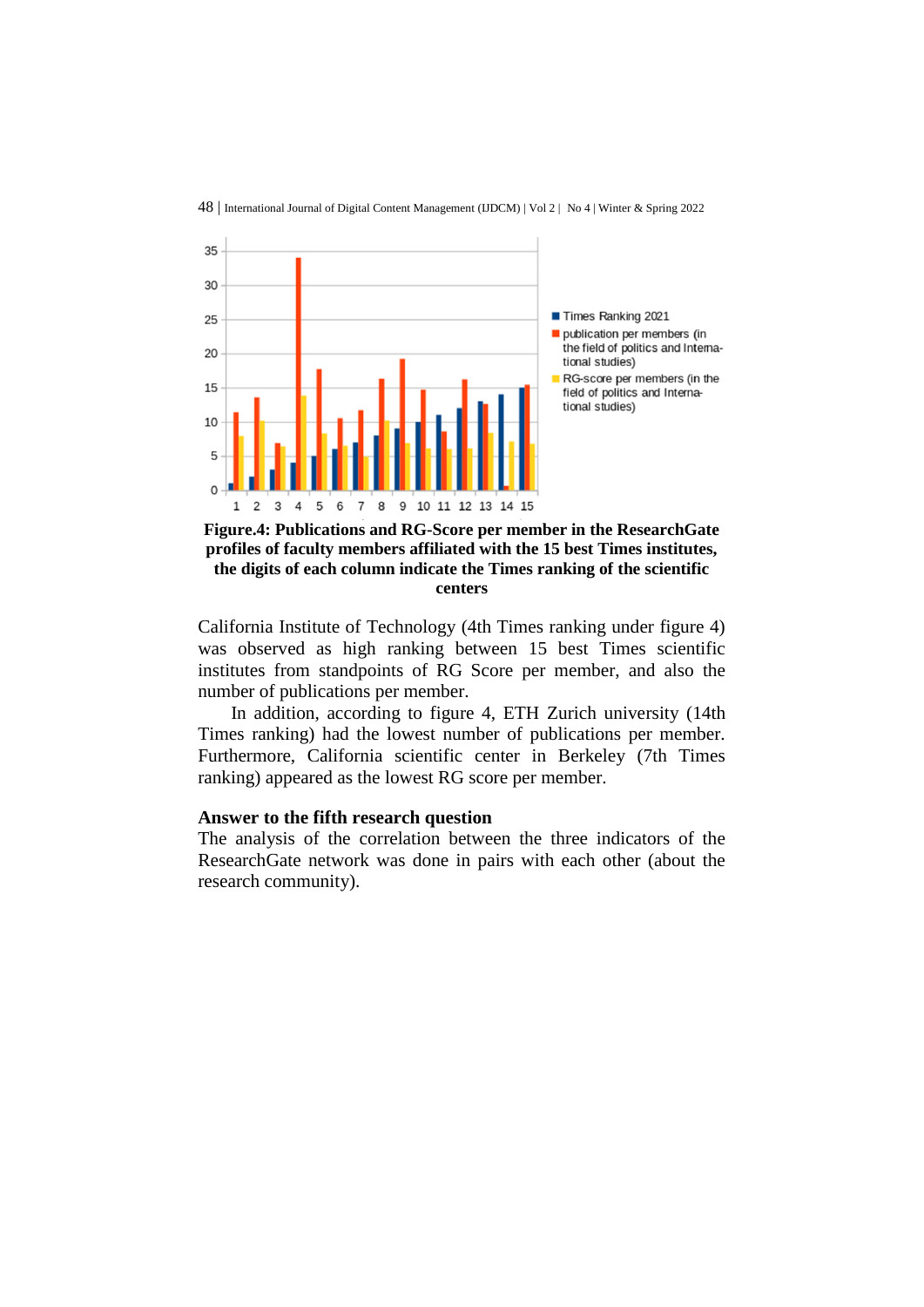|              | Kolmogorov-Smirnov <sup>a</sup> |    |         | Shapiro-Wilk |    |      |
|--------------|---------------------------------|----|---------|--------------|----|------|
|              | <b>Statistic</b>                | df | Sig.    | Statistic    | df | Sig. |
| RGscore      | .057                            | 57 | $.200*$ | .986         | 57 | .758 |
| Citations    | .316                            | 57 | .000    | .477         | 57 | .000 |
| Reads        | .329                            | 57 | .000    | .385         | 57 | .000 |
| TimesRanking | .139                            | 57 | .008    | .912         | 57 | .001 |

#### **Table.1: A test to investigate data normality Tests of Normality**

According to table 1, ResearchGate network of Citations, and Reading indicators do not have a normal distribution by the Kolmogorov-Smirnov test. But RG- Score has a normal distribution (concerning 57 registered faculty members of the political sciences field, affiliated with 10 best Times institutes which have been selected by stratified random sampling).

Correlation analysis, between ResearchGate's (RG-score, Citations and Reading Indicators) and Times ranking has been done. Then, table 2, table 3, table 4, were developed.

These analyses (table 1, ..., table 4) are related to 57 faculty members affiliated with the top 10 universities of the Times institutes who have registered in the Research Gate network (in the field of political sciences).

**Table.2: Correlation Analysis between Times ranking and RG Score indicator Correlations**

|                |                            | <b>RGscore</b> | TimesRanking |  |  |  |
|----------------|----------------------------|----------------|--------------|--|--|--|
| <b>RGscore</b> | <b>Pearson Correlation</b> |                | $-.208$      |  |  |  |
|                | Sig. (2-tailed)            |                | .120         |  |  |  |
|                | N                          | 57             | 57           |  |  |  |
| TimesRanking   | <b>Pearson Correlation</b> | $-.208$        |              |  |  |  |
|                | Sig. (2-tailed)            | .120           |              |  |  |  |
|                | N                          | 57             | 57           |  |  |  |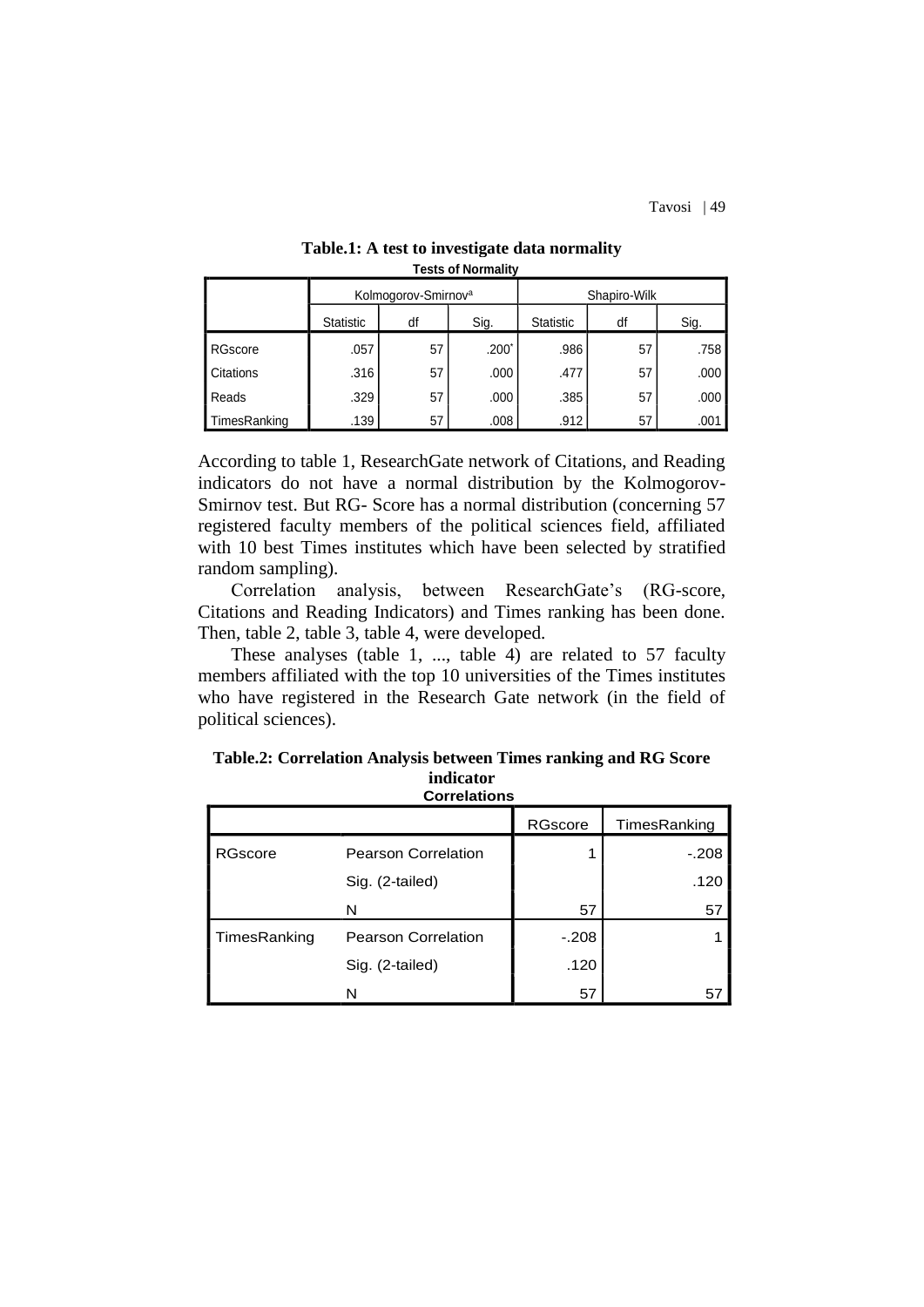Table 2, has shown that there is no significant relationship between Times ranking and RG Score (P-Value=0.120). Pearson test has been used because RG Score has a normal distribution.

### **Table.3: Correlation Analysis between Times ranking and Citation indicator**

| <b>Correlations</b> |              |                                |           |              |  |
|---------------------|--------------|--------------------------------|-----------|--------------|--|
|                     |              |                                | Citations | TimesRanking |  |
| Spearman's rho      | Citations    | <b>Correlation Coefficient</b> | 1.000     | $-143$       |  |
|                     |              | Sig. (2-tailed)                |           | .288         |  |
|                     |              | N                              | 57        | 57           |  |
|                     | TimesRanking | <b>Correlation Coefficient</b> | $-143$    | 1.000        |  |
|                     |              | Sig. (2-tailed)                | .288      | ٠            |  |
|                     |              | N                              | 57        | 57           |  |

According to table 3, there is no significant relationship between Times- ranking and the Citation indicator of the ResearchGate network (P-Value=0.288).

## **Table.4: Correlation Analysis between Times ranking and Reading indicator**

**Correlations**

|                |              |                                | TimesRanking        | Reads    |
|----------------|--------------|--------------------------------|---------------------|----------|
| Spearman's rho | TimesRanking | <b>Correlation Coefficient</b> | 1.000               | $-.314"$ |
|                |              | Sig. (2-tailed)                |                     | .018     |
|                |              | N                              | 57                  | 57       |
|                | Reads        | <b>Correlation Coefficient</b> | $-314$ <sup>*</sup> | 1.000    |
|                |              | Sig. (2-tailed)                | .018                |          |
|                |              | N                              | 57                  | 57       |

\*. Correlation is significant at the 0.05 level (2-tailed).

Table 4 shows that there is a significant relationship between Times ranking and RG Score with a weak reverse correlation (P-Value=0.018; Spearman coefficient= - 0.314).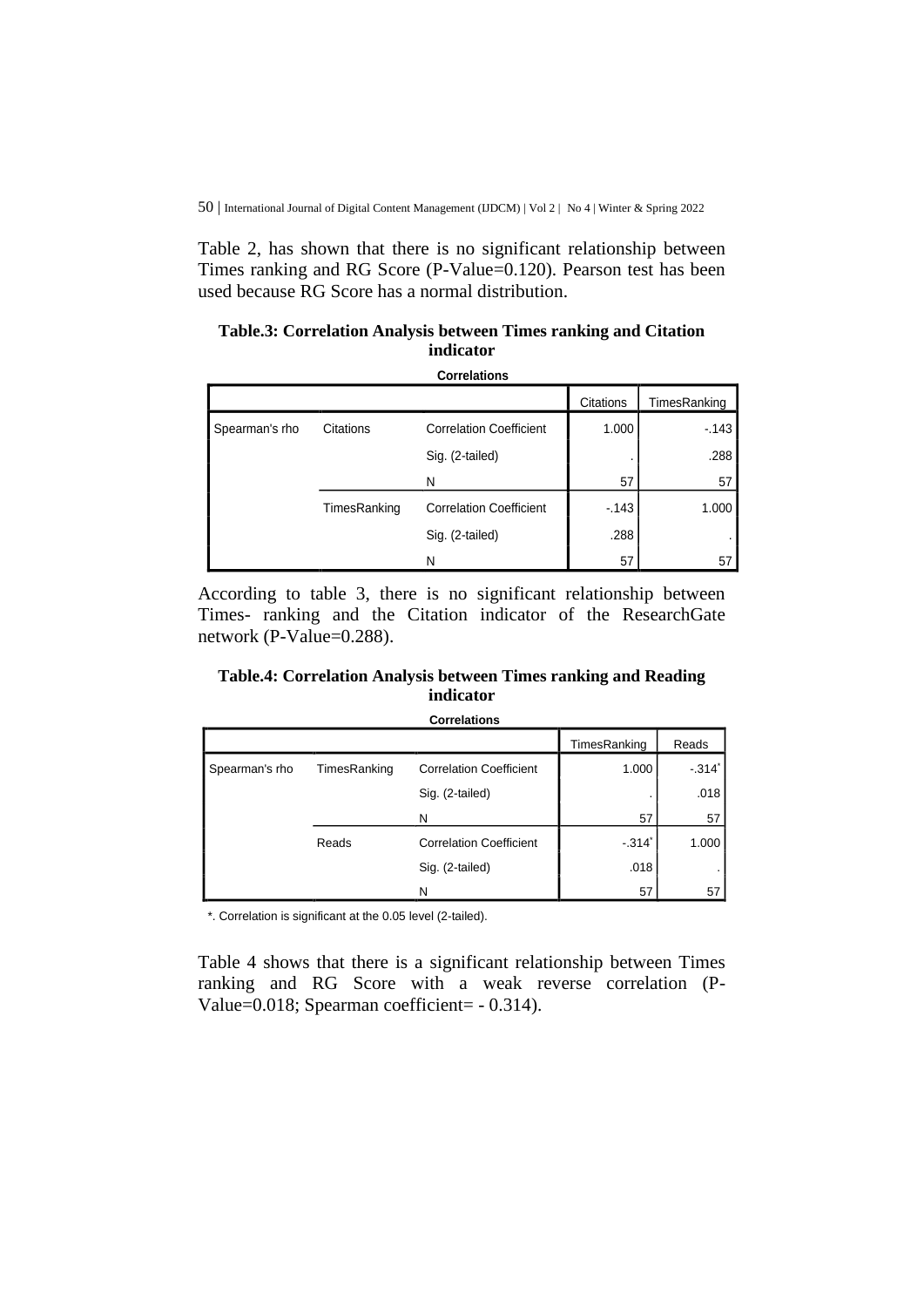### **Answer to the sixth research question**

Correlation analysis between three ResearchGate indicators with each others has been done in the field of political sciences (table 5, table 6, table 7).

| Table.5: Correlation Analysis between Citations and Reading indicators |  |
|------------------------------------------------------------------------|--|
| <b>Correlations</b>                                                    |  |

|                |           |                                | Citations | Reads     |
|----------------|-----------|--------------------------------|-----------|-----------|
| Spearman's rho | Citations | <b>Correlation Coefficient</b> | 1.000     | $.765$ ** |
|                |           | Sig. (2-tailed)                |           | .000      |
|                |           | N                              | 57        | 57        |
|                | Reads     | <b>Correlation Coefficient</b> | $.765$ ** | 1.000     |
|                |           | Sig. (2-tailed)                | .000      |           |
|                |           | N                              | 57        | 57        |

\*\*. Correlation is significant at the 0.01 level (2-tailed).

According to table 5, there is a strong significant relationship between Citations and Reading altmetric indicators of the ResearchGate network (P-Value=0.000, Correlation Coefficient=0.765). Spearman correlation test has been used because Citations, and Reading indicators don't have a normal distribution.

## **Table.6: Correlation Analysis between Reading Indicators and RG Score**

**Correlations**

|                |         |                                | RGscore  | Reads  |
|----------------|---------|--------------------------------|----------|--------|
| Spearman's rho | RGscore | <b>Correlation Coefficient</b> | 1.000    | .758** |
|                |         | Sig. (2-tailed)                |          | .000   |
|                |         | Ν                              | 57       | 57     |
|                | Reads   | <b>Correlation Coefficient</b> | $.758**$ | 1.000  |
|                |         | Sig. (2-tailed)                | .000     | ٠      |
|                |         | Ν                              | 57       | 57     |

\*\*. Correlation is significant at the 0.01 level (2-tailed).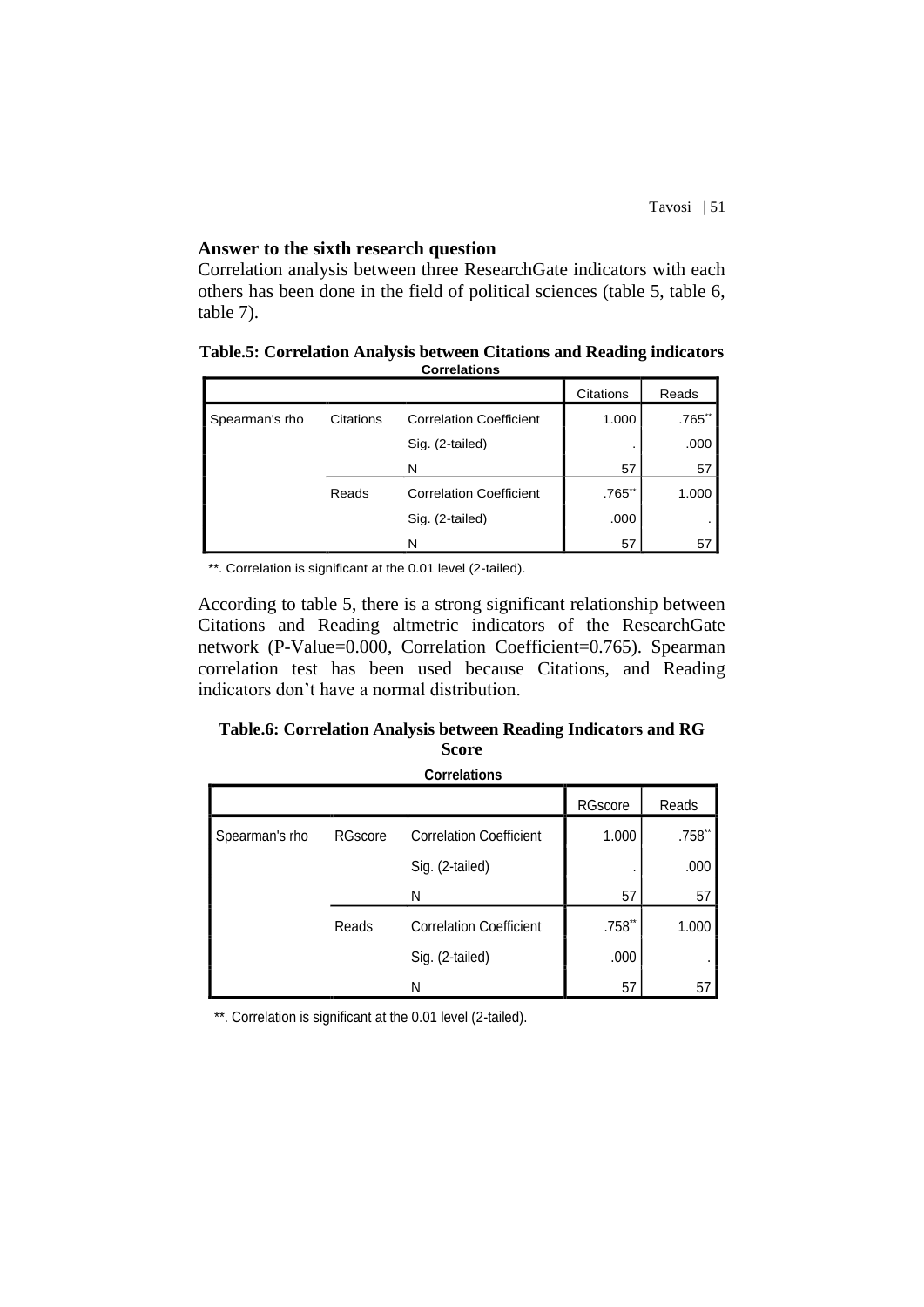According to table 6, there is a strong significant relationship between RG-Score and Reading altmetrics indicators of the ResearchGate network (P-Value=0.000, Correlation Coefficient=0.758). Spearman correlation test has been used because Citations, and Reading Indicators don't have a normal distribution.

|                |           |                                | RGscore  | Citations |
|----------------|-----------|--------------------------------|----------|-----------|
| Spearman's rho | RGscore   | <b>Correlation Coefficient</b> | 1.000    | $.732$ ** |
|                |           | Sig. (2-tailed)                |          | .000      |
|                |           | N                              | 57       | 57        |
|                | Citations | <b>Correlation Coefficient</b> | $.732**$ | 1.000     |
|                |           | Sig. (2-tailed)                | .000     |           |
|                |           | N                              | 57       | 57        |

**Table.7: Correlation Analysis between Citations, and RG Score Correlations**

\*\*. Correlation is significant at the 0.01 level (2-tailed).

According to table 7, there is a strong significant relationship between RG- Score, and Citations altmetric indicators of the ResearchGate network (P-Value=0.000, Correlation Coefficient=0.732). Spearman correlation test has been used because Citations and Reading Indicators don't have a normal distribution.

#### **Conclusion**

In the present study no significant relationship was observed between the academic Times rankings and some ResearchGate network indicators. Except the Reading Indicator for which a weak reverse correlation was observed. This is perhaps so because the ResearchGate guide page (Help Center, retrieved on November 6, 2021) has stated that calculating the reading indicator is not dependent on member registration and that anyone outside this mentioned network can read the researchers' files. This mentioned finding is in the same direction as one study done by Tavosi and Naghshineh (2021).

It seems that Times Ranking (as a scientific scale), and RG score are not aligned with each other as it has been pointed out in other studies. For example, O'Brien (2019) has stated that the data or scientific papers in the ResearchGate network have significant legal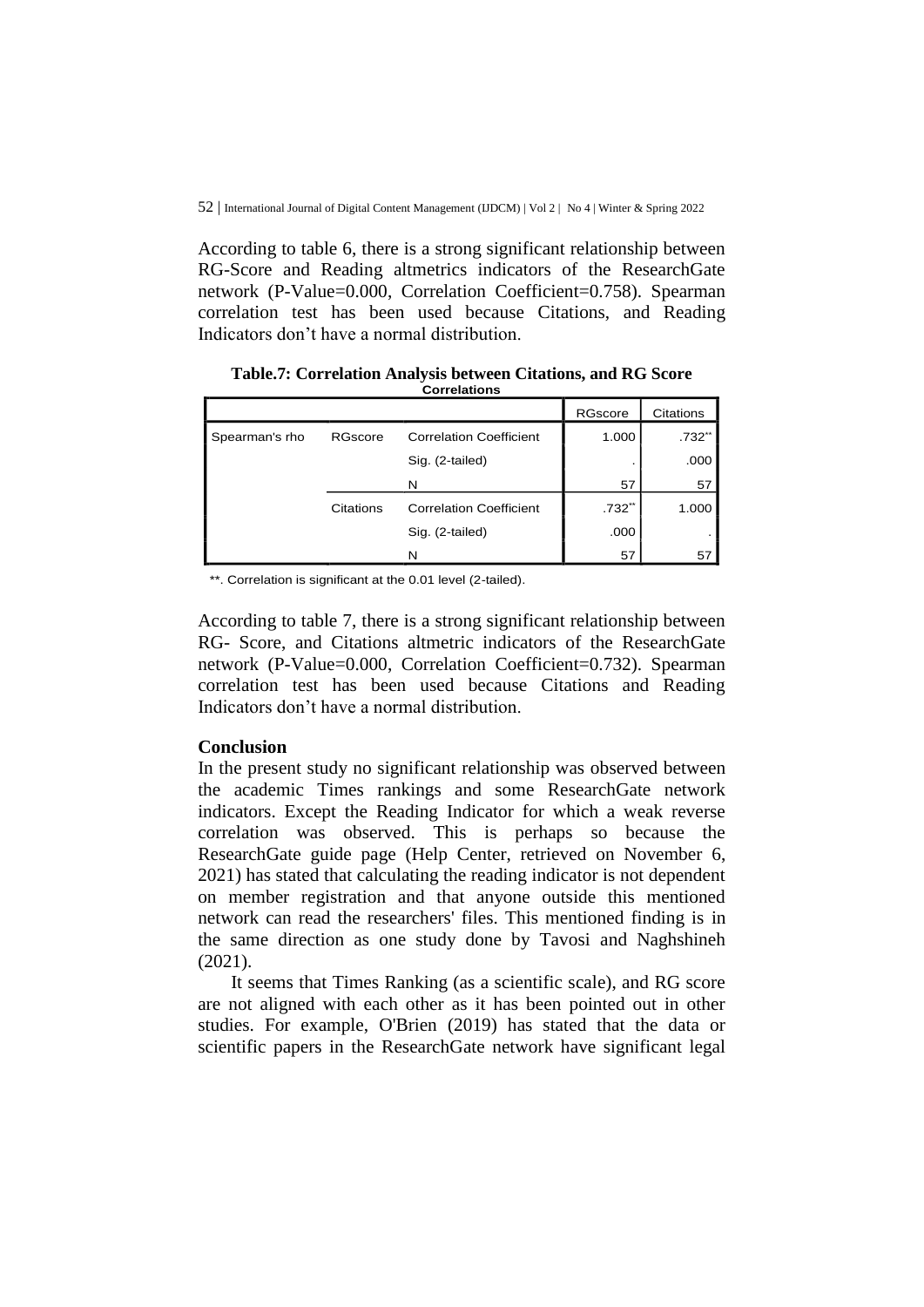challenges, and also there is no transparency in awarding RG scores to the participating researchers.

According to Masic (2019) only less than 50% of researchers' activity is reflected in social networks such as ResearchGate and Google Scholar. The present study also approves of this, because only 39% of faculty members in the field of politics and international studies affiliated with best Times's institute, participated in the ResearchGate network. Also, in this regard, Kowalska-Chrzanowska and Krysiński (2020) found that although 60% of Polish researchers are present in at least one of the research social media ResearchGate, or the academy, or Google Scholar, the other 40% are in none of the media.

Ortiz-Torres and Viamonte-Garrido have stated the altmetric indicators on ResearchGate and Google Academic are insufficient to generalize scientific leaders (influential people in science). In the present study, also it is observed that the best scientific centers of the Times' institute are not active in the ResearchGate network.

The current study has been conducted in the field of political sciences and presumably other results involving the relationship between the Times ranking and ResearchGate indicators may be obtained in other areas.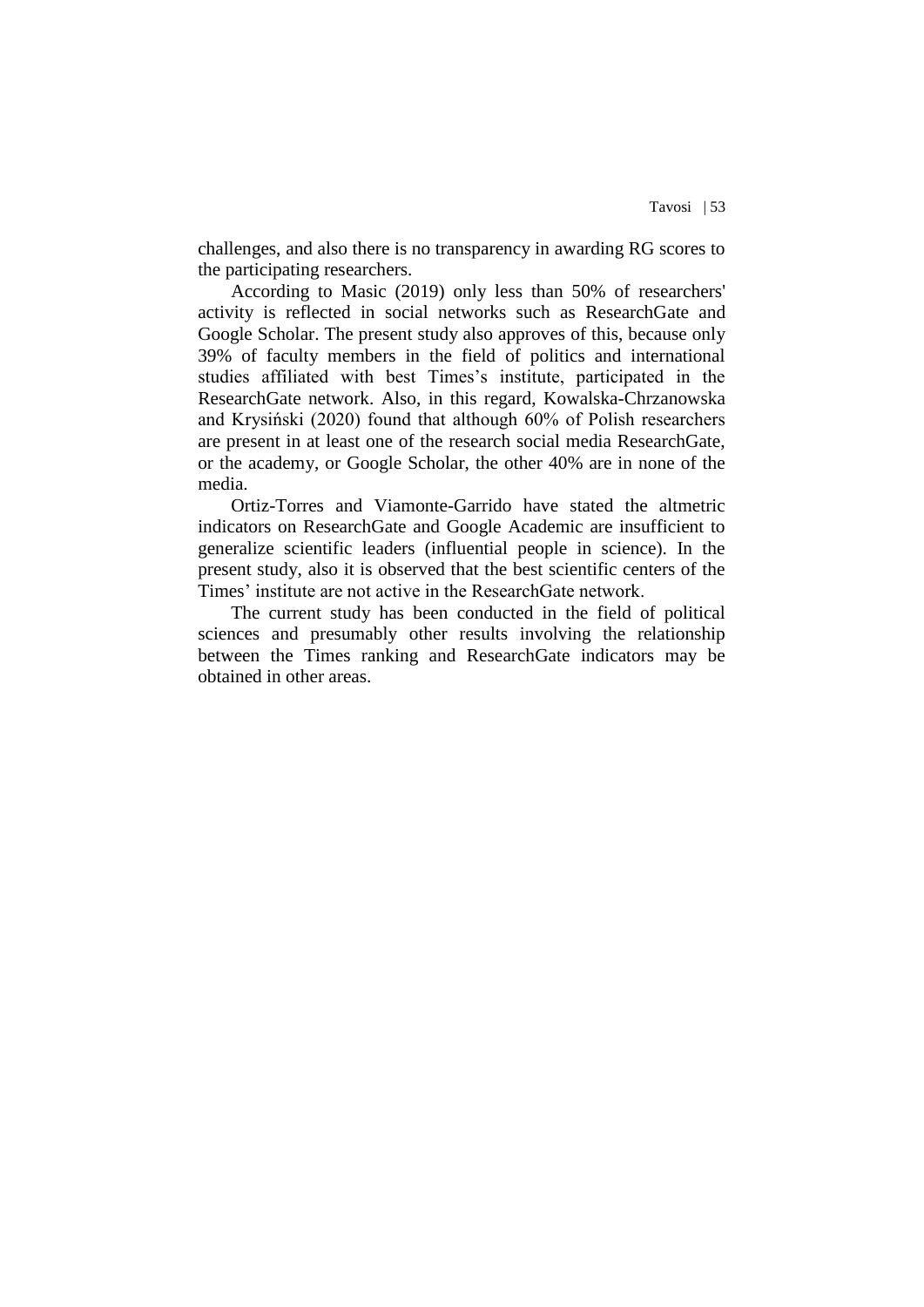#### **References**

- Bardus, M., El Rassi, R., Chahrour, M., Akl, E. W., Raslan, A. S., Meho, L. I., & Akl, E. A. (2020). The use of social media to increase the impact of health research: systematic review. *Journal of medical Internet research*, *22*(7), e15607.<https://www.jmir.org/2020/7/e15607/>
- Copiello, S., & Bonifaci, P. (2018). A few remarks on ResearchGate score and academic reputation. *Scientometrics*, *114*(1), 301-306. <https://doi.org/10.1007/s11192-017-2582-9>
- Costas, R., & Franssen, T. (2018). Reflections around 'the cautionary use 'of the h-index: response to Teixeira da Silva and Dobránszki. *Scientometrics*, *115*(2), 1125-1130. [https://doi.org/10.1007/s11192-](https://doi.org/10.1007/s11192-018-2683-0) [018-2683-0](https://doi.org/10.1007/s11192-018-2683-0)
- Help center. (n.d.). Retrieved November 6, 2021, from: <https://explore.researchgate.net/display/support/Help+Center>
- Johnson, R., Watkinson, A., & Mabe, M. (2018). The STM report: An overview of scientific and scholarly publishing. *International Association of Scientific, Technical and Medical Publishers*, *5*, 212. Available at: [https://www.stm](https://www.stm-assoc.org/2018_10_04_STM_Report_2018.pdf)[assoc.org/2018\\_10\\_04\\_STM\\_Report\\_2018.pdf](https://www.stm-assoc.org/2018_10_04_STM_Report_2018.pdf) (accessed 1 April 2021)
- Kowalska-Chrzanowska, M., & Krysiński, P. (2020). Role of social networking services for scientists in promoting scientific output on example of Polish representatives of social communication and media sciences. *Global Knowledge, Memory and Communication*. <https://doi.org/10.1108/GKMC-12-2019-0147>
- Lepori, B., Thelwall, M., & Hoorani, B. H. (2018). Which US and European Higher Education Institutions are visible in ResearchGate and what affects their RG score? *Journal of Informetrics*, *12*(3), 806-818. <https://doi.org/10.1016/j.joi.2018.07.001>
- Viana Lora, A., Andreu, N. L., & Gemma, M. (2020). Alternative metrics for assessing the social impact of tourism research. *Sustainability*, *12*(10), 4299.<https://doi.org/10.3390/su12104299>
- Mansourkiaie, R., Babalhavaegi, F., Nooshinfard, F., & Soheili, F. (2019). Study of the Future of the Dissemination of Scientific Productions of Knowledge and Information Science in Social Networks from the Iranian Experts' Viewpoint. *Library and Information Sciences*, *22*(3), 136-163. [http://lis.aqr-libjournal.ir/article\\_82928\\_en.html](http://lis.aqr-libjournal.ir/article_82928_en.html) [in Persian]
- Masic, I. (2019). The most important Google Scholar index disadvantages. 17th International Conference on Informatics, Management and Technology in Health Care, Athens, Greece, 5-7 July, 2019. <https://www.ncbi.nlm.nih.gov/pmc/articles/PMC6854473/>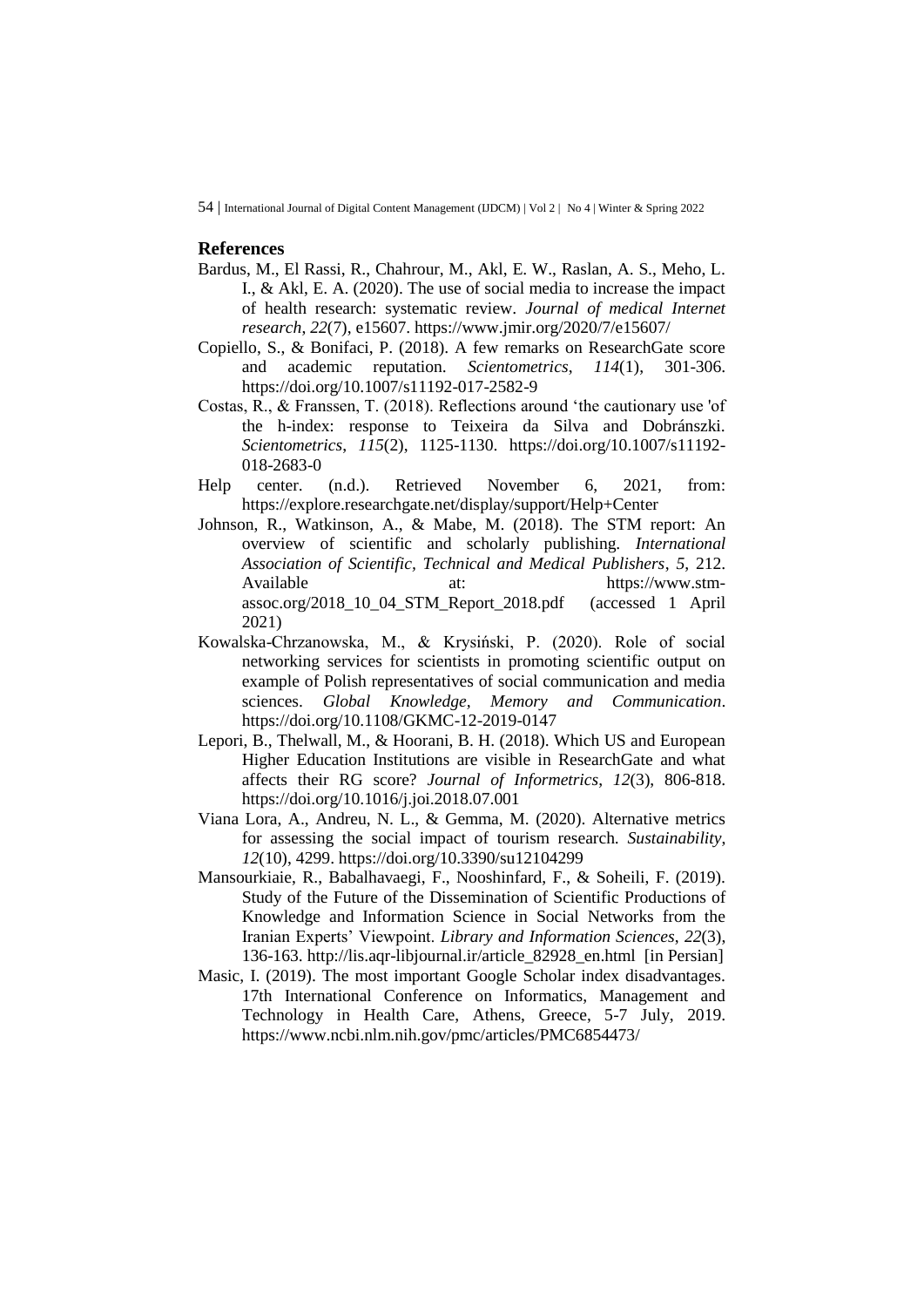- Memisevic, H., Pasalic, A., Mujkanovic, E., & Memisevic, M. (2019). In Search of a Silver Bullet: Evaluating Researchers' Performance in Bosnia and Herzegovina. *J. Sci. Res.*, *8*(3), 125-130. <https://www.jscires.org/article/321>
- Meier, A., & Tunger, D. (2018). Investigating the transparency and influenceability of altmetrics using the example of the RG score and the ResearchGate platform. *Information Services & Use*, *38*(1-2), 99- 110. [https://content.iospress.com/articles/information-services-and](https://content.iospress.com/articles/information-services-and-use/isu180001)[use/isu180001](https://content.iospress.com/articles/information-services-and-use/isu180001)
- Naderbeigi, F., & Isfandyari-Moghaddam, A. (2018). Researchers' Scientific performance in ResearchGate: The Case of a Technology University. *Library Philosophy & Practice*. <https://digitalcommons.unl.edu/libphilprac/1752/>
- Ortiz-Torres, E. A. Viamonte-Garrido, Y. I. (2020). Indicadores cienciométricos y altmétricos para la identificación de líderes científicos". Palabra Clave (La Plata), Vol.10 No.1, e105. <https://doi.org/10.24215/18539912e105>
- Patthi, B., Prasad, M., Gupta, R., Singla, A., Kumar, J. K., Dhama, K., ... & Niraj, L. K. (2017). Altmetrics–a collated adjunct beyond citations for scholarly impact: a systematic review. *Journal of clinical and diagnostic research: JCDR*, *11*(6), ZE16. <https://pubmed.ncbi.nlm.nih.gov/28764311/>
- Tavosi, M. Correlation Analysis between ResearchGate Indicators and Academic Times Ranking in the Field of Computer Sciences. *CJS*, 8 (1) :87-94.<http://cjs.mubabol.ac.ir/article-1-228-en.html>
- Yan, W., & Zhang, Y. (2018). Research universities on the ResearchGate social networking site: An examination of institutional differences, research activity level, and social networks formed. *Journal of Informetrics*, *12*(1), 385- 400[.https://ideas.repec.org/a/eee/infome/v12y2018i1p385-400.html](https://ideas.repec.org/a/eee/infome/v12y2018i1p385-400.html)